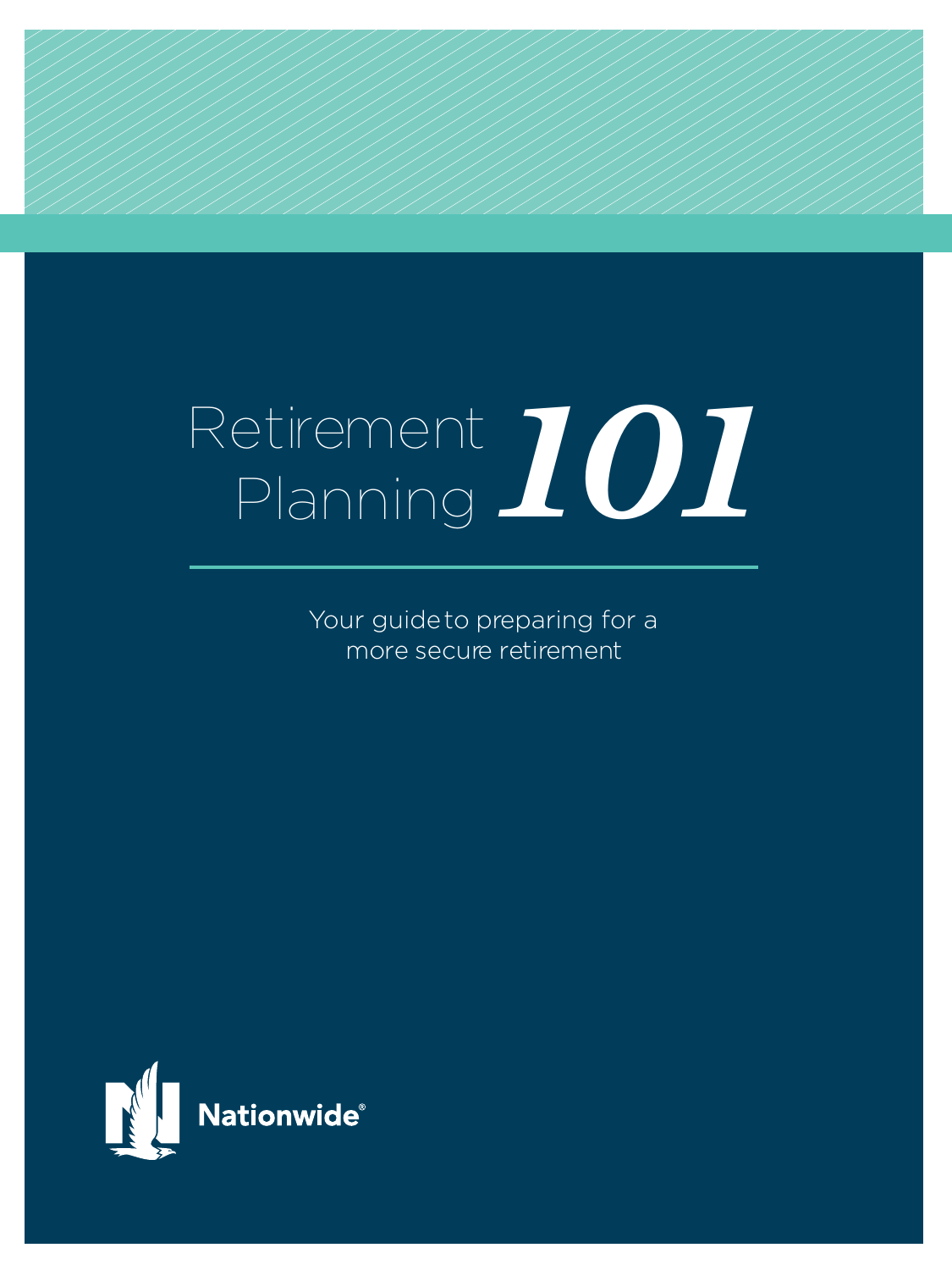

# *Let's get started.*

Your two major sources of income through retirement likely will be pension and Social Security benefits.

On average, a public pension will provide about 45% of current income.<sup>1</sup> Experts suggest you may need 70-90% of your current income just to maintain your standard of living in retirement,<sup>2</sup> so you may be looking at a gap between the income you need through retirement and what your pension may provide.

However, few of us are "average." Besides, you may want to consider:

- . Increases in medical and long-term costs
- Benefits not keeping up with inflation<sup>3</sup>
- Possibility of career changes before qualifying for a full pension
- Outliving your resources

All things considered, relying solely on a pension and Social Security benefits may lead to an income gap, especially in the latter years of retirement.<sup>4</sup> Use this booklet to consider ways you can fill that gap before it starts - by saving a little every payday throughout your career.

#### [Enroll Now](http://www.cookcountydc.com/enrollnow)

<sup>1</sup>Net Pension Replacement Rates, Organisation for Economic Co-operation and Development (2014).

<sup>2</sup>Do I really need 100% of my pre-retirement income, CNN Money (July 2012).

<sup>3</sup> The COLA crunch: Why Social Security isn't keeping up with seniors' costs, Reuters (October 2014). The annual Social Security cost of living adjustment (COLA) tends to lag the inflation seniors experience by a year or more.

4Hewitt Study Reveals Widening Gap Between Retirement Needs and Employee Saving Behaviors (July 2008).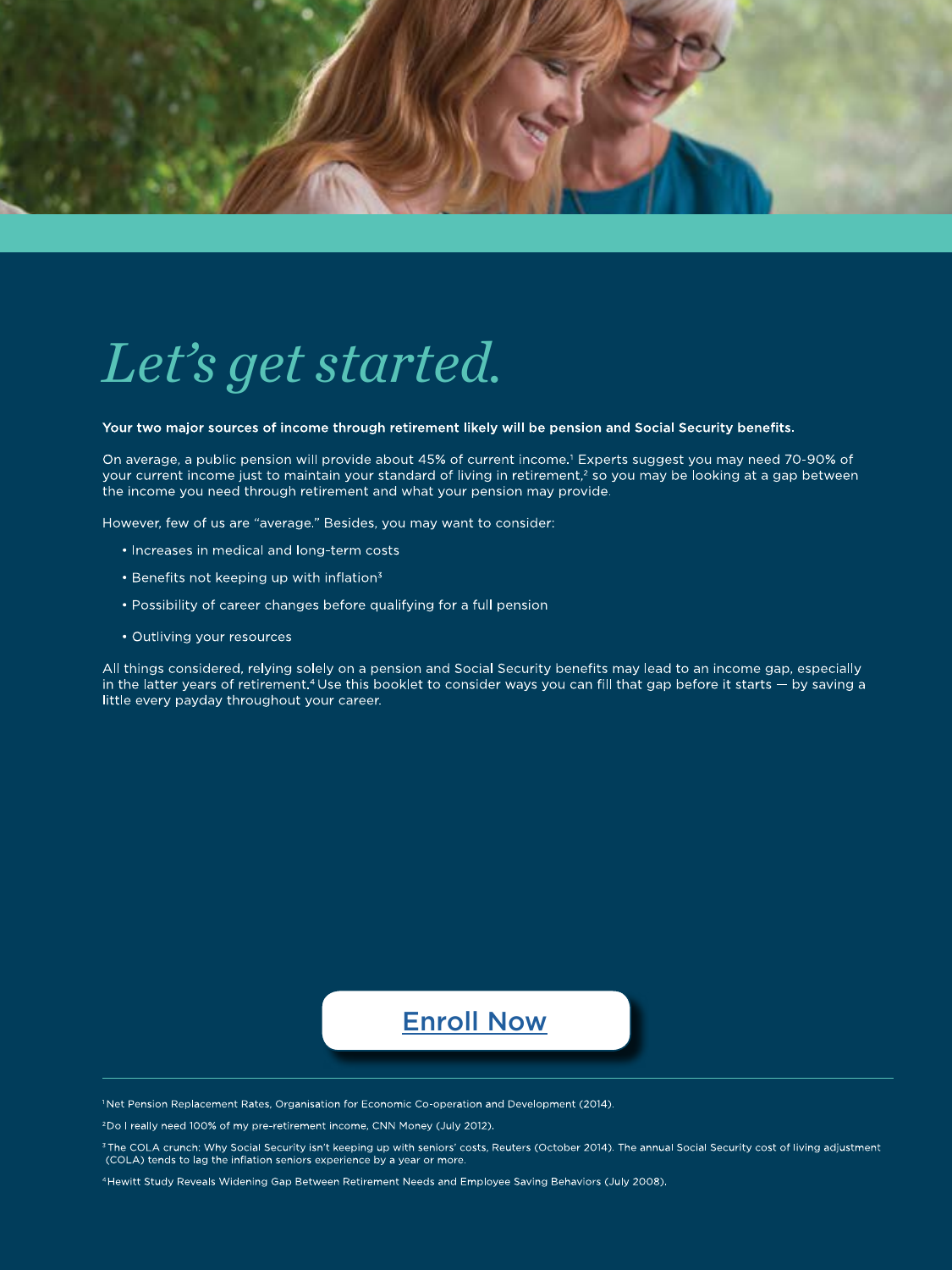## *realities* Retirement



Age that an estimated *90* one-in-four 65-year-olds today will reach. One-in-ten are expected to live past 95.7



## *\$245,000*

Amount a 65-year-old couple can expect in total out-ofpocket health care expenses through retirement.6



## *10 minutes*

Time it takes to get to get an idea of your current retirement readiness using My Interactive Retirement Planner<sup>sM</sup>, available on the home page of your Plan website.

5 National Retirement Risk Index, Center for Retirement Research at Boston College (September 2016).

<sup>6</sup> Health Care Costs for Couples in Retirement Rise to an Estimated \$245,000, Retirement Health Care Cost Estimate, Fidelity Investments (October 2015). Estimate based on a hypothetical couple retiring in 2015, 65-years-old, with average life expectancies of 85 for a male and 87 for a female.

7 Data compiled by the Social Security Administration (accessed October 2016). Average life expectancy for a male is 85 years; for a female, 87.

**RETIREMENT** 

**RETIREMENT realities** 

*realities*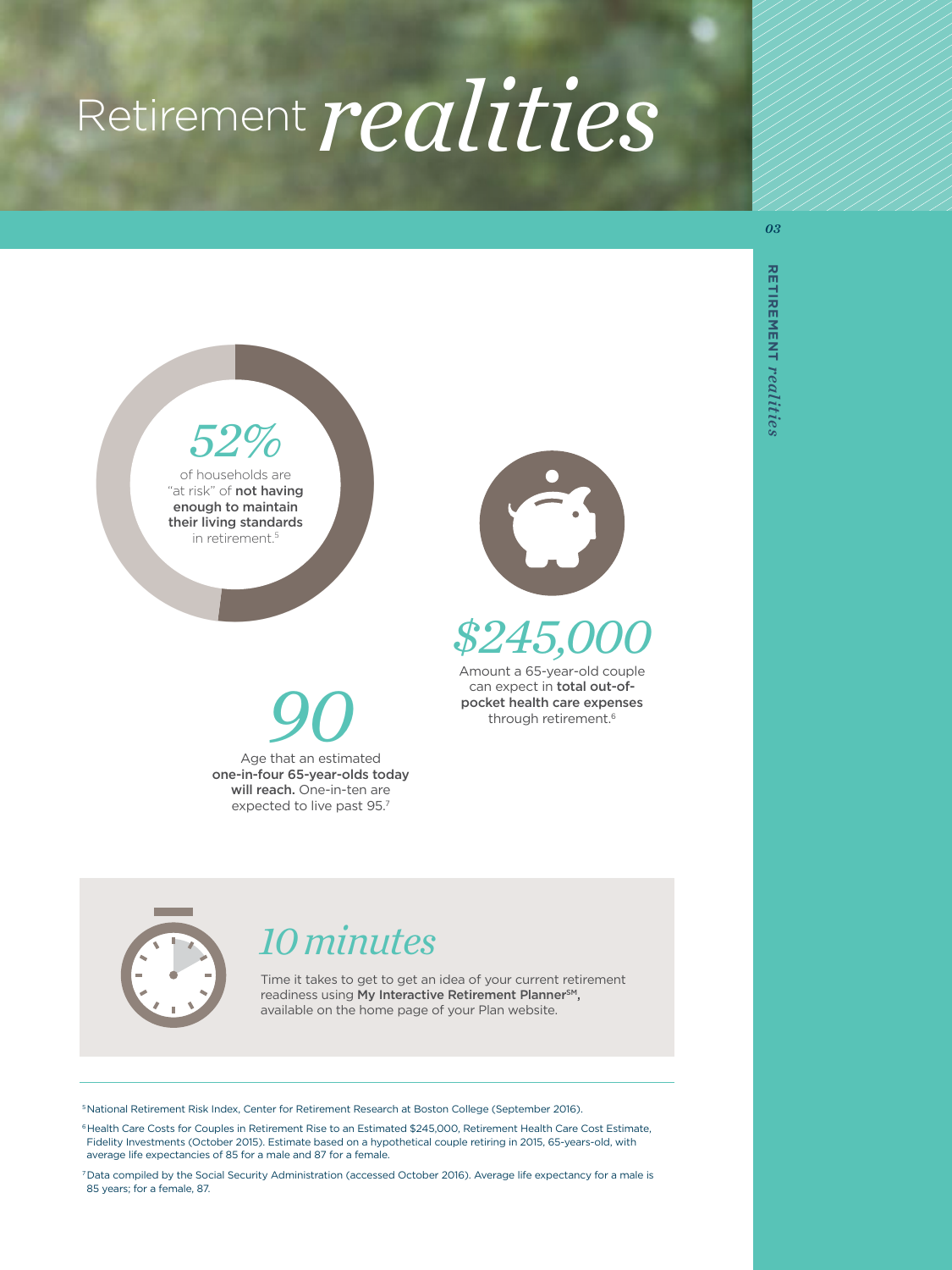# What is *deferred*<br>compensation?

### Sometimes, less is more. Retirement is not one of those times.

Your pension and any Social Security benefits may not provide the income you may need *through* retirement. That's why your employer sponsors a governmental 457(b) deferred compensation retirement plan — a tax-advantaged long-term investment savings plan created specifically for public employees like you.

#### Why you should participate in your plan:



TIP: Get to know My Interactive Retirement PlannerSM, a powerful resource available on your Plan website. Within 10 minutes, you will understand why enrolling in your employer's 457(b) deferred compensation plan is so important.

<sup>8</sup> Under current tax law, you would pay ordinary income taxes when you take withdrawals.

9 Withdrawals would be tax-free as long as you're at least 59½, and do not take withdrawals from your designated Roth account for at least five years after your first contribution is made to your Plan.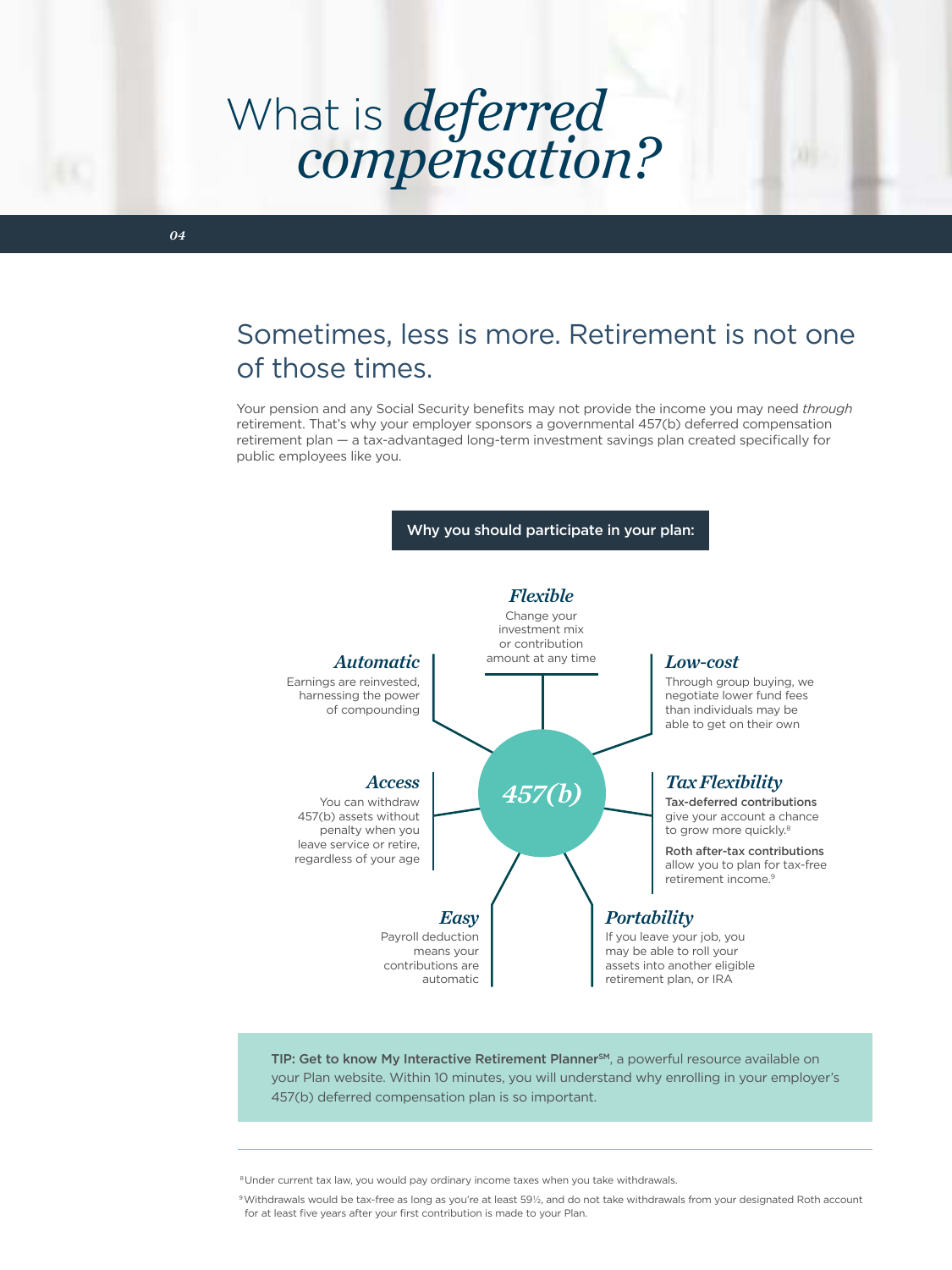

## The earlier you start saving, the less it may cost per pay period to reach your goal.

That's because your biweekly contributions and any earnings get continually reinvested. This process, called compounding, uses time to help your money make money for you. Like all investing strategies, compounding is not guaranteed to provide enough money through retirement. But it can be a powerful engine for potential asset growth, especially through long-term savings programs such as a 457(b) deferred compensation plan.

#### The snowball effect of compounding

In the example below, Investor #1 invests \$2,000 per year beginning at age 30 and then stops investing after 10 years (\$20,000 total contribution). Although she's no longer contributing to the account, she leaves her money in the account to grow for an additional 25 years.

Investor #2 procrastinates and doesn't start investing until age 40. He contributes \$2,000 per year for a total of 25 years up until the day he retires (\$50,000 total contribution).

Although Investor #1 invested \$30,000 less than Investor #2, she ended up with a much higher account balance at retirement. That's because she gave her money 10 more years to grow.



This illustration is a hypothetical compounding calculation assuming a 7% annual rate of return. It is not intended to serve as a projection or prediction of the investment results of any specific investment. Investments are not guaranteed. Depending on your underlying investments, your return may be higher or lower. Interest compounded annually based on beginning-year contributions. No taxes or fees are reflected in this example, which would lower the results displayed. Source: Nationwide Financial® (2008).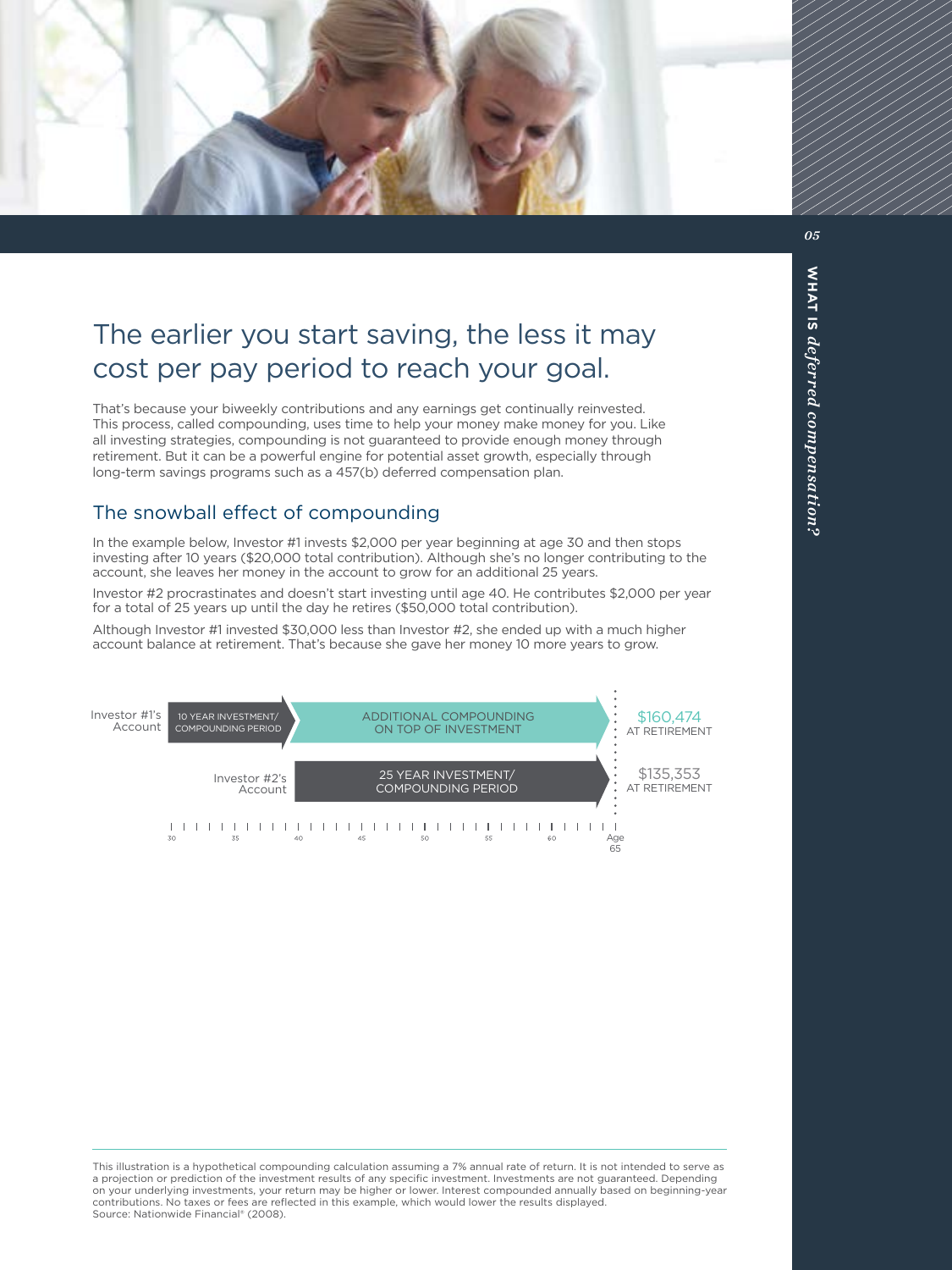# Get to know *investing*

### The language of investing.

The core investment options in your employer's deferred compensation retirement plan are mutual funds, a mix of investments that may include stocks, bonds and/or capital preservations. Each fund is managed by a professional money manager and has a stated objective or investment style.

**1 4** International stock funds invest primarily outside of the United States, which involves risks not associated with investing primarily in the U.S., such as currency fluctuation, political instability, foreign regulations, differences in accounting and limited availability of information.

**2 5** Small-cap stock funds refer to mutual funds that invest primarily in companies with market values under \$2 billion. These funds may have less liquidity, may be subject to greater price volatility and may involve greater market risk than the overall market.

**5** Mid-cap stock funds refer to mutual funds 6 that invest primarily in companies with market values between \$2 and \$10 billion. These funds may have less liquidity, may be subject to greater price volatility and may involve greater market risk than the overall market.

- Large-cap stock funds refer to mutual funds that invest primarily in companies with market values greater than \$10 billion. These funds can be appropriate for investors who have longer-term investment timelines, or looking for stability as they enroll in the retirement plan.
- Bond funds refer to mutual funds that invest primarily in bonds. These funds have the same interest rate, inflation and credit risks associated with the underlying bonds owned by the fund. These funds may be categorized by the types of bonds the manager invests in.
- Capital preservation funds refer to mutual funds that invest primarily in options that can be turned into cash relatively easily. Returns may not keep pace with inflation, and may produce a negative rate of return when fund expenses are factored in.



Every investment has a risk level associated with it. That risk level also corresponds with the likelihood of a reward. Use the chart below to better understand the components of mutual funds available through your deferred compensation retirement plan. The higher the risk, the greater the potential for growth, but at a higher risk of losing value. The lower the risk, the less the potential for return, but at a lower risk of losing value.

Investing involves market risk, including possible loss of principal. No investment strategy can guarantee a profit or avoid loss. Actual results will vary depending on your investment and market experience.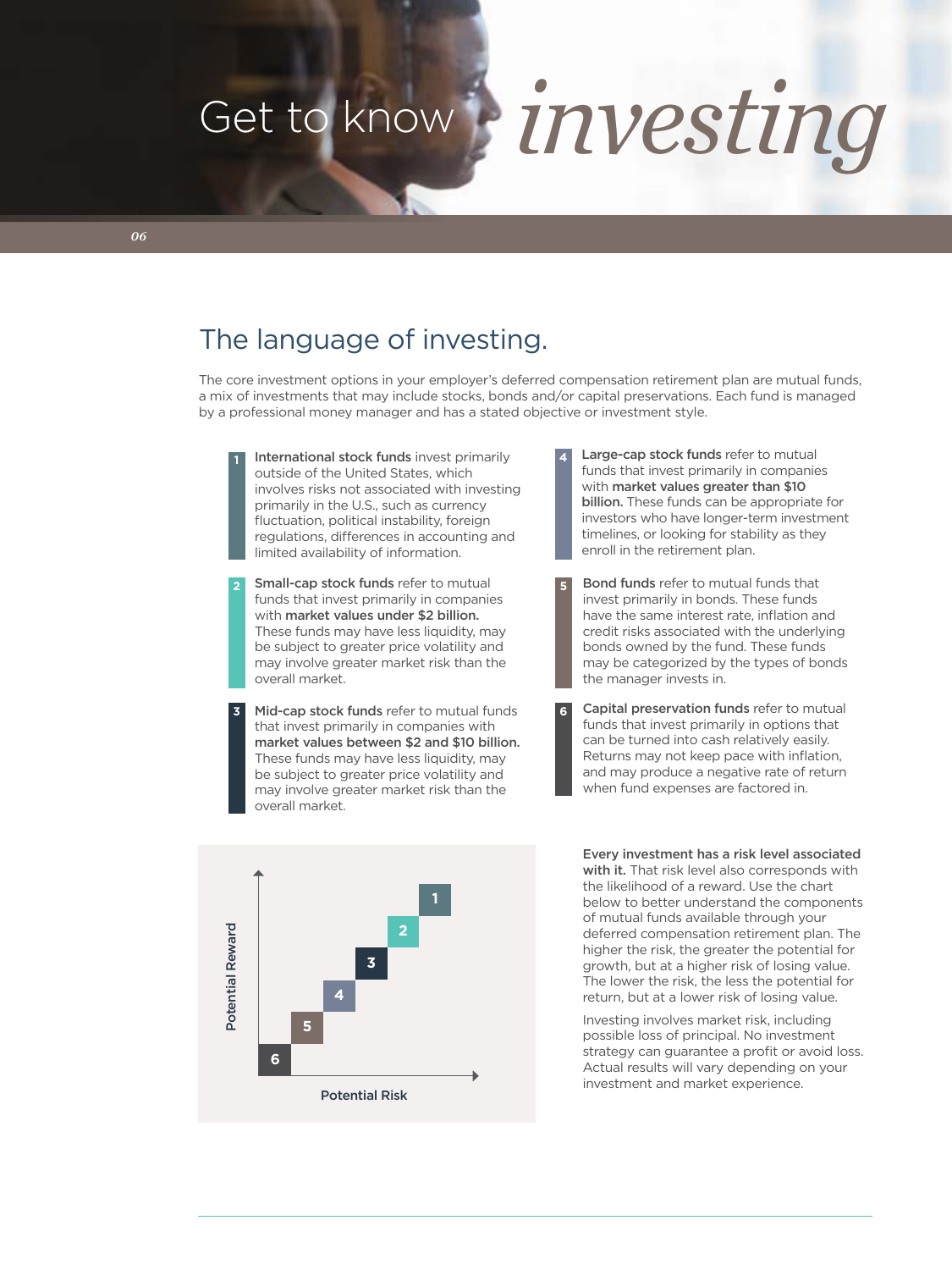

## Find your comfort zone.

Depending on your age, risk tolerance, investing experience and personal preference, you may consider one of these investment options a good fit for you.



Consider investing in an asset allocation fund geared either to your tolerance for market risk or to the year in which you plan to retire. If you decide this is the approach you prefer, you should select one asset allocation fund and only that fund for your retirement account. The fund manager will provide diversified asset allocation appropriate to the designated level of risk or the target date for retirement.

#### Help me do it **Do it myself**

You can create your own mix of investments from the options available through your Plan's funds menu, and then manage and regularly rebalance your account on your own.



#### Do it for me

If your employer offers this service, you may enroll in a managed account service. Then, for a small annual fee, a professional investment management firm will select the funds for your retirement plan account and manage your asset allocation for you. Even with professional management, there is no guarantee that your investment objectives will be met.

Please remember there is no assurance that the investment objective of any fund (or that of any underlying fund) will be achieved, nor that a diversified portfolio will produce better results than a nondiversified portfolio. Asset allocation and diversification do not guarantee returns or insulate an investor from potential losses, including the possible loss of principal.

Target date funds typically invest in underlying funds to reach their investment objectives. Therefore, in addition to the expenses of the target date funds, an investor indirectly pays a proportionate share of the applicable costs and expenses of the underlying funds. These funds use a strategy that reallocates equity exposure to a higher percentage of fixed investments over time. It's important to remember that no strategy can assure a profit or prevent a loss in a declining market. A target date fund's principal value is not guaranteed at any time, including the target date, and is not guaranteed to provide enough income through retirement.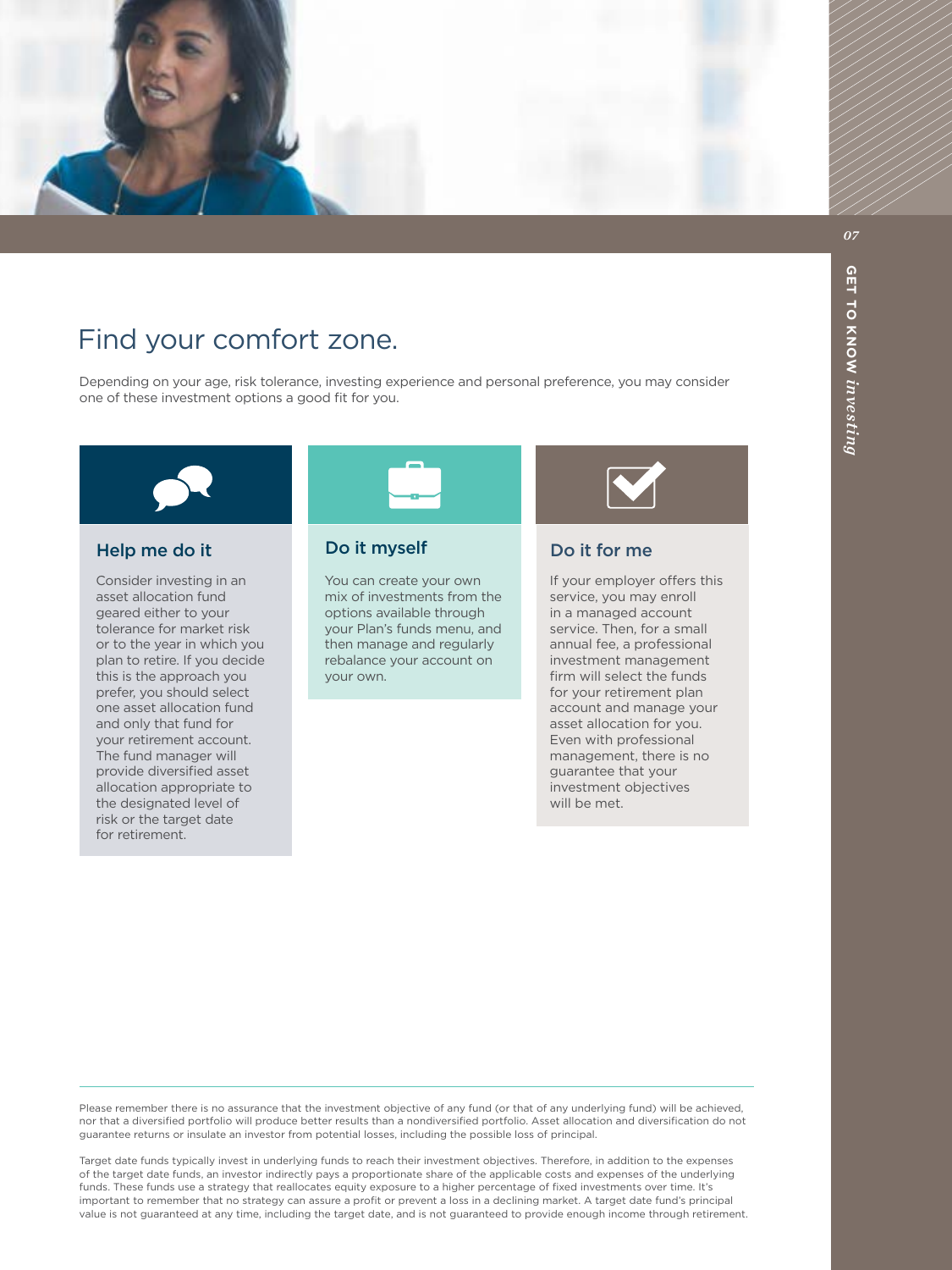## Finding your *investment strategy*

*08*

### Choose convenience. Consider an asset allocation fund or target date fund.

How you split up the money you invest may be the most important decision you make for your retirement account. Asset allocation funds or target date funds can help make that decision easier for you. Whether you select a fund based on your tolerance for investment market risk or on the year you plan to retire, you should select one — and only one — of these funds for all assets in your retirement account.

|                                                                                                                                   | Help me do it                          |                                   |  |
|-----------------------------------------------------------------------------------------------------------------------------------|----------------------------------------|-----------------------------------|--|
| <b>Features and Benefits</b>                                                                                                      | <b>Asset</b><br><b>Allocation Fund</b> | <b>Target-Date</b><br><b>Fund</b> |  |
| Simplifies investment decisions by allowing participant to<br>select one fund based on goals and needs                            |                                        |                                   |  |
| Provides asset diversification by investing in a broad variety<br>of asset classes in a single fund                               |                                        |                                   |  |
| Attempts to maximize return at a risk level that is<br>comfortable for you                                                        |                                        |                                   |  |
| Manages investment mix to maintain the level of market<br>volatility and risk described by the fund's name                        |                                        |                                   |  |
| Manages investment mix to become gradually more<br>conservative as the retirement date described by the fund's<br>name approaches |                                        |                                   |  |
| Potentially lowers overall cost by having some underlying<br>assets in lower-cost index funds                                     |                                        |                                   |  |

Because asset allocation and target-date funds invest in other funds, investors pay a proportionate share of the costs and expenses of those funds. However, you can feel more confident about your investment decision because — in addition to the features and benefits above — the manager of the fund you select continually monitors the underlying funds and their managers.

Please remember there is no assurance that the investment objective of any fund (or that of any underlying fund) will be achieved, nor that a diversified portfolio will produce better results than a nondiversified portfolio. Asset allocation and diversification do not guarantee returns or insulate an investor from potential losses, including the possible loss of principal.

Target date funds typically use a strategy that reallocates equity exposure to a higher percentage of fixed investments over time. It's important to remember that no strategy can assure a profit or prevent a loss in a declining market. A target date fund's principal value is not guaranteed at any time, including the target date, and is not guaranteed to provide enough income through retirement.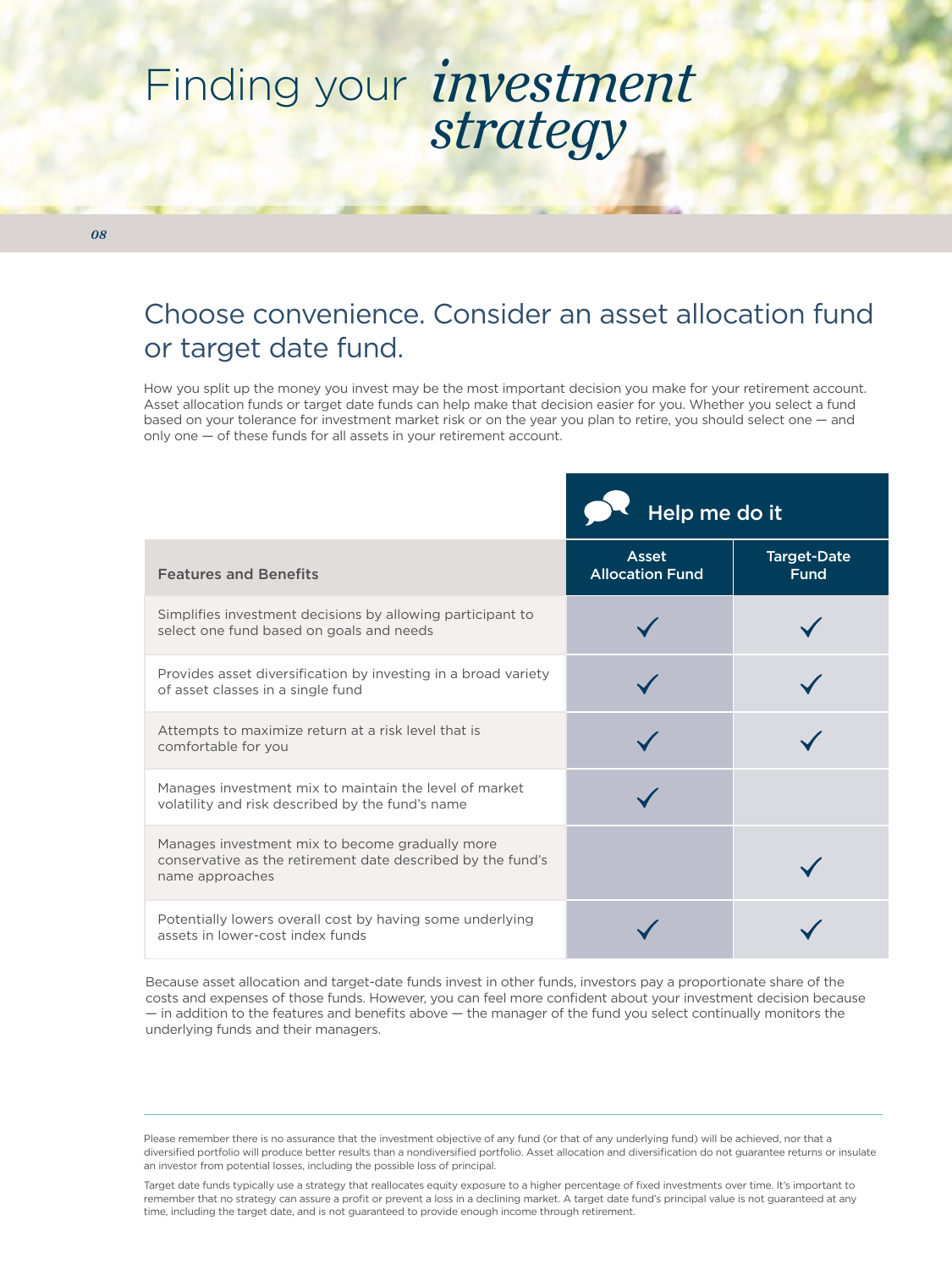





#### To do it yourself, know your investing style

There's more than one way to get to retirement. Your primary goal might be to keep your risk low or maybe you just want to maximize possible reward. Maybe you're concerned with how much time you have to save before you retire. That's why it's important to identify a personal investing style that can help you reach your specific goals.

Take a look at the profiles below to see what fund mix might make sense for your portfolio. All the fund types are color-coded according to the previous Risk vs. Reward chart so you can see how risk and reward relate to aggressive, moderate and conservative profiles. For example: the Aggressive profile has more international funds, the Conservative profile has more bonds, and the other three profiles fall somewhere in between. You'll also see how time factors into things in the descriptions below the chart.\*

|                               | <b>Aggressive</b> | <b>Moderately</b><br><b>Aggressive</b> | Moderate | Moderately<br><b>Conservative</b> | Conservative |
|-------------------------------|-------------------|----------------------------------------|----------|-----------------------------------|--------------|
| International                 | 30%               | 24%                                    | 19%      | 14%                               | 9%           |
| Small-cap                     | 5%                | 5%                                     | 4%       | 2%                                | $1\%$        |
| Mid-cap                       | 11%               | 9%                                     | 7%       | 6%                                | 4%           |
| Large-cap                     | 44%               | 37%                                    | 30%      | 23%                               | 16%          |
| <b>Bonds</b>                  | 7%                | 18%                                    | 28%      | 38%                               | 40%          |
| <b>Short-term Investments</b> | 3%                | 7%                                     | 12%      | 17%                               | 30%          |



Aggressive

Appropriate for an investor with both a high tolerance for risk and a long time horizon.



Moderately Aggressive

Designed for an investor with a high tolerance for risk and a longer time horizon.



Moderate

Best suits an investor who seeks relatively stable growth and a low level of income.



**Moderately** Conservative

Appropriate for an investor who seeks both modest investment value increases and income from his/ her portfolio.



Conservative

Designed for an investor with a low risk tolerance and/ or a short time horizon.

\* Asset allocation models provided by Nationwide Asset Management, LLC.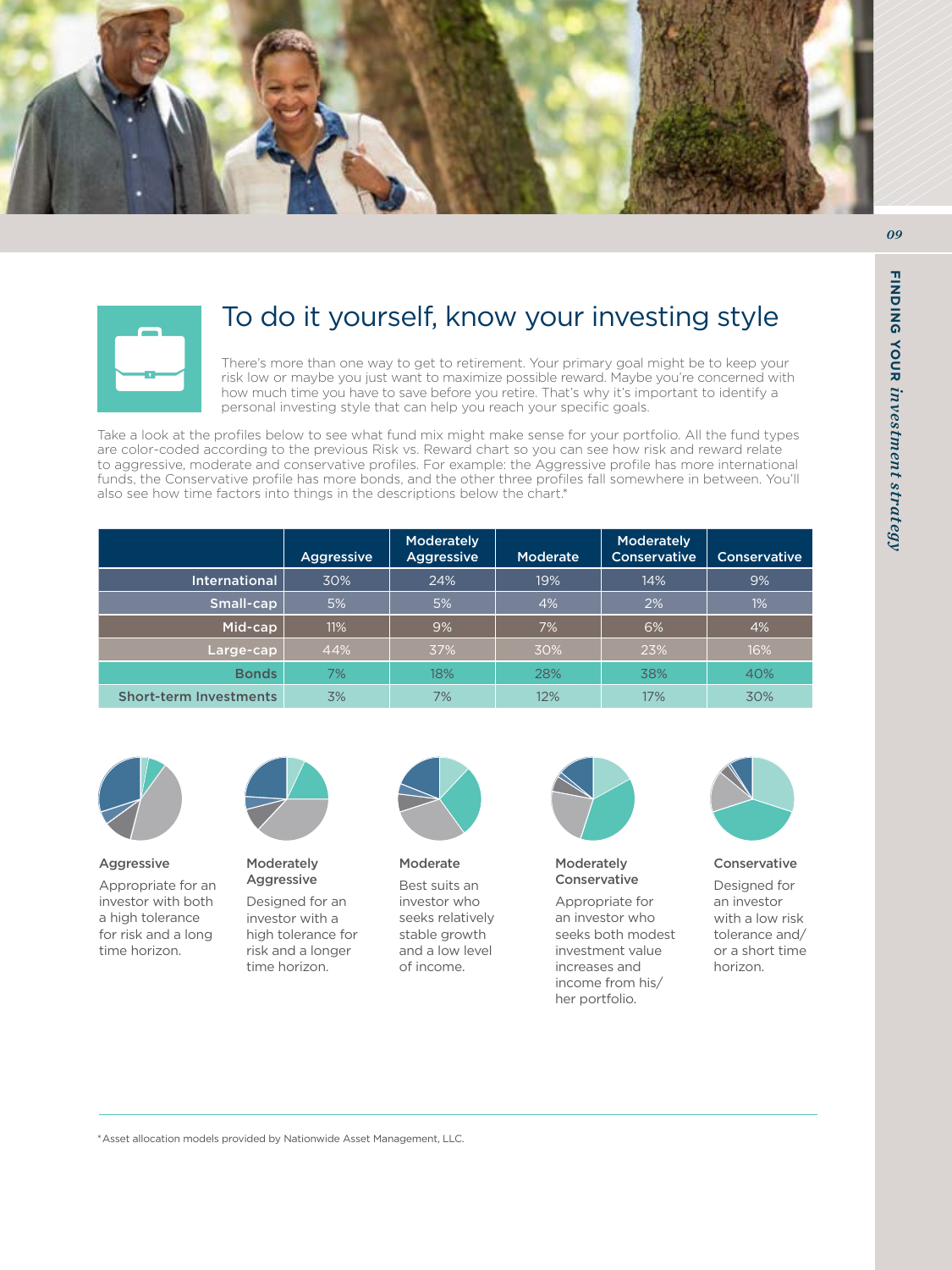

## Choose confidence. Choose professional account management.

You can be more confident about reaching your retirement goals when you have Nationwide ProAccount® making the investment decisions for you. Nationwide ProAccount is your Plan's managed account service. When you enroll, you complete a Risk Tolerance Questionnaire that tells us about you and your personal tolerance for risk, and use that information to provide professional management of your investments.

# Do it for me

What you get with Nationwide ProAccount:

- Experienced investment manager with the time and knowledge to make informed investment decisions for the portfolios
- Investment management based on your age and risk tolerance
- Periodic adjustments as market conditions change
- Oversight by Nationwide Investment Advisors, LLC (NIA)
- Ongoing support and communications

*Ask your Retirement Specialist for more information about Nationwide ProAccount.*

#### Is Nationwide ProAccount right for you?

*If you answer Yes to any of the following questions, then ProAccount may be a good choice.*

- $\Box$  Do you sometimes find yourself overwhelmed by choosing investments and maybe even a little intimidated by the process?
- $\Box$  Would you feel more confident knowing that a respected investment management firm was managing your portfolio?
- $\Box$  Would it give you more confidence to know that professionals are making adjustments to your portfolio as needed to keep it in line with your objectives?

There is an annual fee for Nationwide ProAccount. The fee is listed in the Participant Agreement and is calculated daily, based on the market value of your assets, and deducted from your account at the end of each quarter. If you change your mind, you don't have to pay a fee to cancel the service.

[Enroll Now](http://www.cookcountydc.com/enrollnow)

No investment strategy or program, including participation in Nationwide ProAccount, can guarantee a profit or avoid loss. Investment advice for Nationwide ProAccount is provided to Plan participants by Nationwide Investment Advisors, LLC (NIA), an SEC-registered investment adviser.